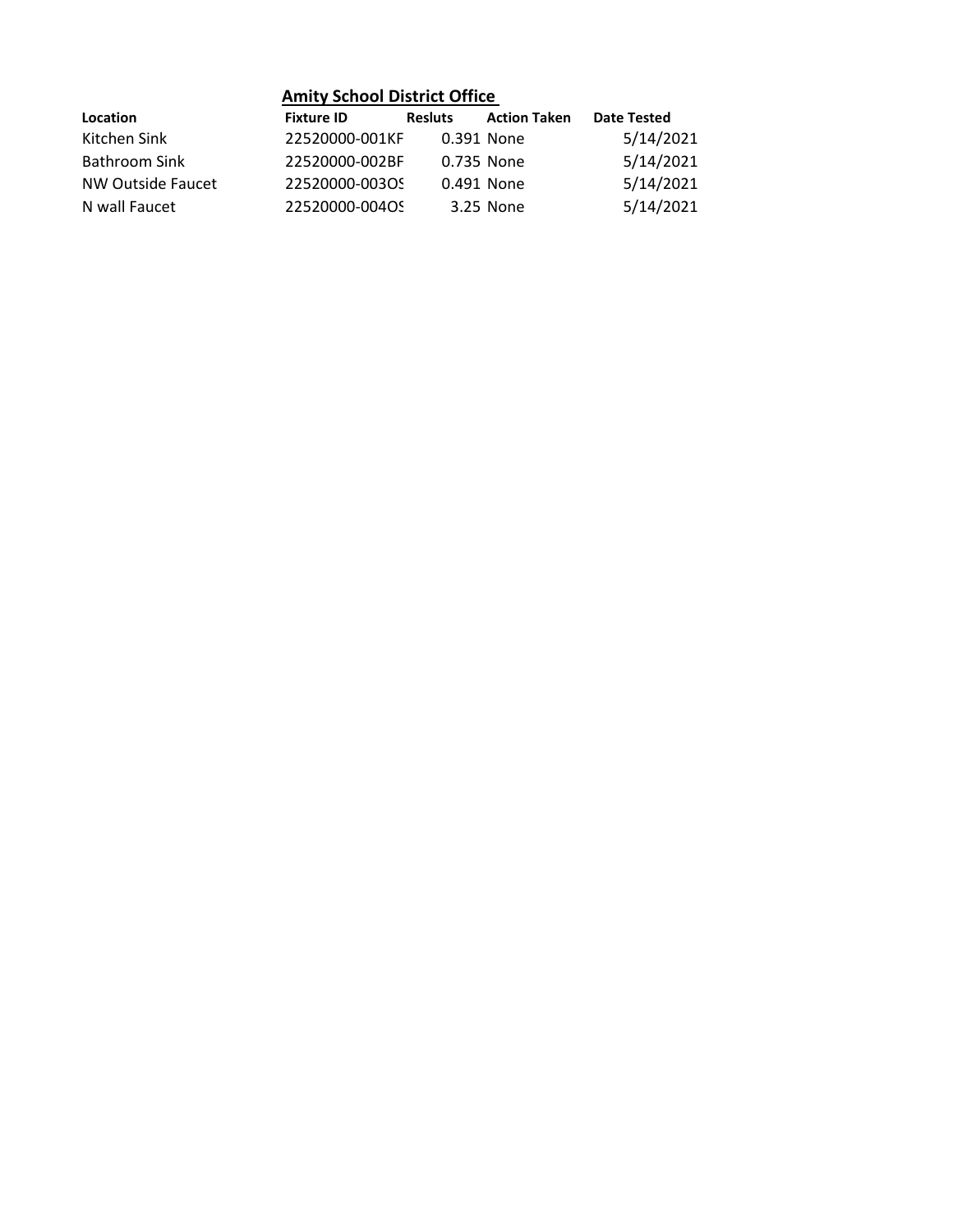## **Amity Elementary School**

| <b>Fixture location</b>             | <b>Fixture ID</b> | results    | actions taken        | <b>Date Tested</b> | Retest |
|-------------------------------------|-------------------|------------|----------------------|--------------------|--------|
| Office staff Bathroom               | 22520100-001BF    |            | 5.1 none             | 4/30/2021          |        |
| Counsler RM drinking Fountian       | 22520100-002DW    |            | 16.4 Replace fixture | 4/30/2021          | 0      |
| Counsler RM faucet                  | 22520100-003SF    |            | 22.3 Replace fixture | 4/30/2021          | 6.29   |
| Sick RM drinking fountian           | 22520100-004NF    |            | 45.5 Replace fixture | 4/30/2021          | 7.49   |
| Sick RM faucet                      | 22520100-005DW    |            | 4.75 none            | 4/30/2021          |        |
| 100 Drinking Fountian               | 22520100-006DW    |            | 2.5 none             | 4/30/2021          |        |
| 100 Faucet                          | 22520100-007CF    |            | 12.6 none            | 4/30/2021          |        |
| 100 East Bathroom                   | 22520100-008BF    |            | 1.33 none            | 4/30/2021          |        |
| 100 West Bathroom                   | 22520100-009BF    |            | 4.64 none            | 4/30/2021          |        |
| E Drinking fountian outside RM100   | 22520100-010DW    |            | 1.52 none            | 4/30/2021          |        |
| W Drinking fountian outside RM100   | 22520100-011DW    |            | $2.13$ none          | 4/30/2021          |        |
| 101 Drinking Fountian               | 22520100-012DW    |            | 8.61 none            | 4/30/2021          |        |
| 101 faucet                          | 22520100-013CF    |            | 4.24 none            | 4/30/2021          |        |
| Bathroom Faucet boys south Hall 1   | 22520100-014BF    |            | 3.94 none            | 4/30/2021          |        |
| Bathroom Faucet boys south Hall 2   | 22520100-015BF    |            | 1.35 none            | 4/30/2021          |        |
| Bathroom Faucet Girls South Hall 1  | 22520100-016BF    |            | 3.88 none            | 4/30/2021          |        |
| Bathroom Faucet Girls South Hall 2  | 22520100-017BF    |            | 2.5 none             | 4/30/2021          |        |
| 102 Drinking Fountian               | 22520100-018DW    |            | 2.07 none            | 4/30/2021          |        |
| 102 Faucet                          | 22520100-019CF    | 0.947 none |                      | 4/30/2021          |        |
| 103 Drinking Fountian               | 22520100-020DW    |            | 3.3 none             | 4/30/2021          |        |
| 103 Faucet                          | 22520100-021CF    |            | 10.5 none            | 4/30/2021          |        |
| 104 Drinking Fountian               | 22520100-022DF    | 0.806 none |                      | 4/30/2021          |        |
| 104 Faucet                          | 22520100-023CF    | 0.726 none |                      | 4/30/2021          |        |
| Bathroom faucet boys west hall 1    | 22520100-024BF    | 0.747 none |                      | 4/30/2021          |        |
| bathroom faucet boys west hall 2    | 22520100-025BF    | 0.594 none |                      | 4/30/2021          |        |
| Drinking Fountian west hall 1       | 22520100-026DW    |            | 11.7 none            | 4/30/2021          |        |
| Drinking Fountian west hall 2       | 22520100-027DW    |            | 6.94 none            | 4/30/2021          |        |
| 105 Drinking Fountian               | 22520100-028DW    |            | 2.27 none            | 4/30/2021          |        |
| 105 Faucet                          | 22520100-029CF    |            | 11.2 none            | 4/30/2021          |        |
| Bathroom faucet girls west hall 1   | 22520100-030BF    | 0.949 none |                      | 4/30/2021          |        |
| Bathroom Faucet girls west hall 2   | 22520100-031BF    | 0.696 none |                      | 4/30/2021          |        |
| Gym Drinking Fountian 1             | 22520100-032DW    |            | 3.25 none            | 4/30/2021          |        |
| 106 Drinking fountian               | 22520100-033DW    |            | 1.72 none            | 4/30/2021          |        |
| 106 Faucet                          | 22520100-034CF    |            | 7.28 none            | 4/30/2021          |        |
| 107 Drinking Fountian               | 22520100-035DW    |            | 15.9 Replace fixture | 4/30/2021          | 0      |
| 107 Faucet                          | 22520100-036CF    |            | 4.94 none            | 4/30/2021          |        |
| 108 Faucet                          | 22520100-037CF    |            | 2.96 none            | 4/30/2021          |        |
| 108 Drinking Fountian               | 22520100-038DW    | 0.935 none |                      | 4/30/2021          |        |
| 109 Faucet                          | 22520100-039CF    |            | 7.68 none            | 4/30/2021          |        |
| 109 Drinking Fountian               | 22520100-040DW    |            | 2.41 none            | 4/30/2021          |        |
| 110 Faucet                          | 22520100-041CF    |            | 10.4 none            | 4/30/2021          |        |
| 110 Drinkgin Fountian               | 22520100-042DW    |            | 2.41 none            | 4/30/2021          |        |
| Library Work Room Faucet            | 22520100-043SF    |            | 2.33 none            | 4/30/2021          |        |
| Library Work Room Drinking Fountian | 22520100-044DW    |            | 27.8 Replace fixture | 4/30/2021          | 0      |
| Gym bathroom Faucet Boys 1          | 22520100-045BF    |            | 16.3 Replace fixture | 4/30/2021          | 9.57   |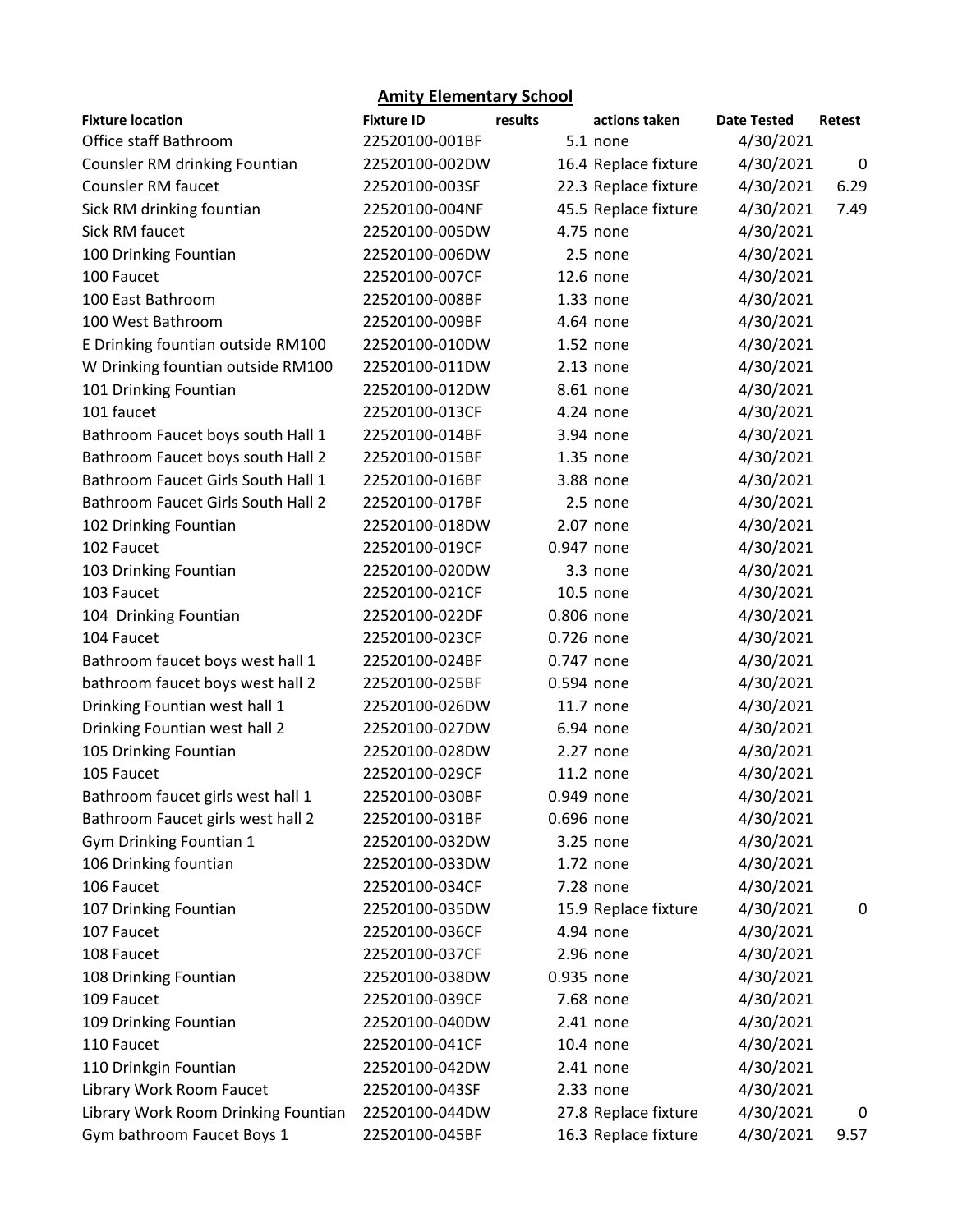| Gym bathroom Faucet Boys 2              | 22520100-046BF | 5.47 none            | 4/30/2021 |      |
|-----------------------------------------|----------------|----------------------|-----------|------|
| Gym bathroom Faucet Boys 3              | 22520100-047BF | 2.33 none            | 4/30/2021 |      |
| Gym Bathroom Faucet Girls 1             | 22520100-048BF | 9.65 none            | 4/30/2021 |      |
| Gym Bathroom Faucet Girls 2             | 22520100-049BF | 5.82 none            | 4/30/2021 |      |
| Gym Bathroom Faucet Girls 3             | 22520100-050BF | 4.83 none            | 4/30/2021 |      |
| 111 Drinking Fountian                   | 22520100-051DW | 1.29 none            | 4/30/2021 |      |
| 111 Faucet                              | 22520100-052CF | 5.7 none             | 4/30/2021 |      |
| 112 Drinking Fountain                   | 22520100-053DW | 1.78 none            | 4/30/2021 |      |
| 112 Faucet                              | 22520100-054CF | 15.6 Replace fixture | 4/30/2021 | 1.28 |
| <b>Addition Bathroom faucet Girls 1</b> | 22520100-055BF | 0.466 none           | 4/30/2021 |      |
| <b>Addition Bathroom Faucet Girls 2</b> | 22520100-056BF | 0.577 none           | 4/30/2021 |      |
| <b>Addition Bathroom Faucet Boys 1</b>  | 22520100-057BF | 0.747 none           | 4/30/2021 |      |
| <b>Addition Bathroom Faucet Boys2</b>   | 22520100-058BF | 1.06 none            | 4/30/2021 |      |
| 116 Faucet                              | 22520100-059CF | 0.7266 none          | 4/30/2021 |      |
| 116 Drinking Fountian                   | 22520100-060DW | 0.678 none           | 4/30/2021 |      |
| <b>Addition Drinking Fountian</b>       | 22520100-061DW | 0.225 none           | 4/30/2021 |      |
| 113 Faucet                              | 22520100-062CF | 0.696 none           | 4/30/2021 |      |
| 113 Drinking Fountian                   | 22520100-063DW | $1.27$ none          | 4/30/2021 |      |
| 114 Faucet                              | 22520100-064CF | $1.14$ none          | 4/30/2021 |      |
| 114 Drinking Fountian                   | 22520100-065DW | 0.67 none            | 4/30/2021 |      |
| 115 Drinking Fountian                   | 22520100-066DW | 0.8 none             | 4/30/2021 |      |
| 115 Faucet                              | 22520100-067CF | 0.836 none           | 4/30/2021 |      |
| <b>Staff Room Womens Faucet</b>         | 22520100-068BF | 1.29 none            | 4/30/2021 |      |
| <b>Staff Room Mens Faucet</b>           | 22520100-069BF | 2.29 none            | 4/30/2021 |      |
| <b>Staff Room Faucet</b>                | 22520100-070SF | 2.64 none            | 4/30/2021 |      |
| <b>Staff Room side Faucet</b>           | 22520100-071SF | 0.629 none           | 4/30/2021 |      |
| Kitchen Faucet Rinse sink back 1        | 22520100-072KF | 4.26 none            | 4/30/2021 |      |
| Kithcen Faucet Rinse Sink back 2        | 22520100-073KF | 1.44 none            | 4/30/2021 |      |
| Ice machine                             | 22520100-074IM | 1.08 none            | 4/30/2021 |      |
| Kithcen Bathroom faucet                 | 22520100-075BF | 6.37 none            | 4/30/2021 |      |
| Kitchen Hand washing sink               | 22520100-076SF | 3.56 none            | 4/30/2021 |      |
| <b>Gym Drinking Fountian 2</b>          | 22520100-077DW | 2.02 none            | 4/30/2021 |      |
| Kitchen faucet Rinse sink east wall 1   | 22520100-078KF | 165 Replace fixture  | 4/30/2021 | 0    |
| kitchen Rinse Sink East wall 2          | 22520100-079KF | 20.4 Replace fixture | 4/30/2021 | 2.68 |
| Kitchen Faucet Rinse Sink South Wall 1  | 22520100-080KF | 12.8 none            | 4/30/2021 |      |
| Kitchen Faucet Rinse sink South Wall 2  | 22520100-081KF | 0.834 none           | 4/30/2021 |      |
| Mod Bathroom Faucet                     | 22520101-082BF | 0.67 none            | 4/30/2021 |      |
| Preschool Bathroom Faucet               | 22520101-083BF | 0.435 none           | 4/30/2021 |      |
| Outside Faucet 100                      | 22520100-084OS | 4.72 none            | 4/30/2021 |      |
| <b>Outside Faucet Office</b>            | 22520100-085OS | 0.315 none           | 4/30/2021 |      |
| Outside Faucet 115                      | 22520100-086OS | 23.9 Replace fixture | 4/30/2021 | 0    |
| Outside Faucet 108                      | 22520100-087OS | 4.97 none            | 4/30/2021 |      |
| 117 faucet                              | 22520100-088CF | 27.4 Replace fixture | 4/30/2021 | 0    |
| 117 drinking fountian                   | 22520100-89DW  | 4.07 none            | 4/30/2021 |      |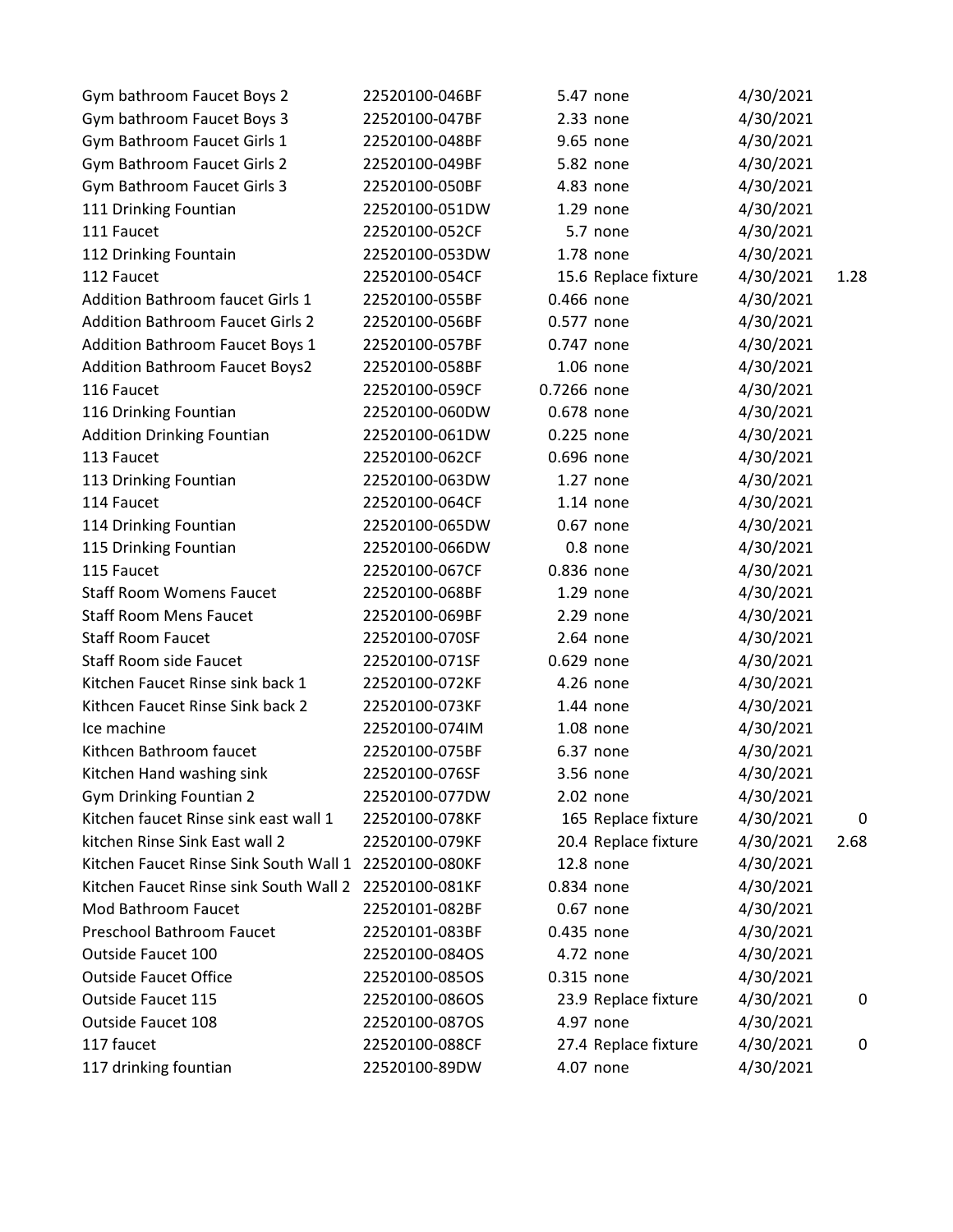| <b>Amity Middle School</b>          |                   |                |                       |                    |             |  |
|-------------------------------------|-------------------|----------------|-----------------------|--------------------|-------------|--|
| <b>Fixture Location</b>             | <b>Fixture ID</b> | <b>Results</b> | <b>Action Taken</b>   | <b>Date Tested</b> | Retest      |  |
| Sick Room                           | 22520200-001NS    |                | 3.64 None             | 5/14/2021          |             |  |
| Drinking Fountian west hall         | 22520200-002DW    |                | 0 None                | 5/14/2021          |             |  |
| Bottle fill west hall               | 22520200-003DW    |                | 0 None                | 5/14/2021          |             |  |
| Rm 1 West Island Sink               | 22520200-004CF    |                | 27.5 Replaced Fixture | 5/14/2021          | 0           |  |
| Rm 1 wall Sink West                 | 22520200-005CF    |                | 7.72 None             | 5/14/2021          |             |  |
| Rm 1 Wall Sink East                 | 22520200-006CF    |                | 57.4 Replaced Fixture | 5/14/2021          | $\mathbf 0$ |  |
| Work Rm Faucet                      | 22520200-007SF    |                | 1.31 None             | 5/14/2021          |             |  |
| Girls Bathroom east                 | 22520200-008BF    | 0.389 None     |                       | 5/14/2021          |             |  |
| Girls Bathroom Middle               | 22520200-009BF    | 0.682 None     |                       | 5/14/2021          |             |  |
| <b>Girls Bathroom West</b>          | 22520200-010BF    | 0.641 None     |                       | 5/14/2021          |             |  |
| <b>Office Drinking Fountian</b>     | 22520200-011DW    | 0.284 None     |                       | 5/14/2021          |             |  |
| <b>Boys Bathroom East</b>           | 22520200-012BF    | 0.209 None     |                       | 5/14/2021          |             |  |
| Boys Bathroom West                  | 22520200-013BF    | 0.297 None     |                       | 5/14/2021          |             |  |
| Rm 4 Faucet                         | 22520200-014CF    |                | 3.73 None             | 5/14/2021          |             |  |
| Rm 5 Faucet                         | 22520200-015CF    |                | 2.86 None             | 5/14/2021          |             |  |
| Rm 9 Faucet                         | 22520200-016CF    |                | 20.5 Replaced Fixture | 5/14/2021          | 0           |  |
| Rm 10 Faucet                        | 22520200-017CF    |                | 8.64 None             | 5/14/2021          |             |  |
| South Hall Drinking Fountian        | 22520200-018DW    | 0.229 None     |                       | 5/14/2021          |             |  |
| Rm 11 Faucet                        | 22520200-019CF    |                | 3.1 None              | 5/14/2021          |             |  |
| Rm 12 Faucet                        | 22520200-020CF    |                | 18.1 Replaced Fixture | 5/14/2021          | 11.8        |  |
| Rm 13 Faucet                        | 22520200-021CF    |                | 9.71 None             | 5/14/2021          |             |  |
| Mens Staff Bathroom                 | 22520200-022BF    |                | 20.1 Replaced Fixture | 5/14/2021          | 12.6        |  |
| Womens Staff Bathroom               | 22520200-023BF    |                | 1.61 None             | 5/14/2021          |             |  |
| Kitchen Rinse Sink                  | 22520200-024KF    | 0.272 None     |                       | 5/14/2021          |             |  |
| Kitchen Disposal Sink               | 22520200-025KF    | 0.939 None     |                       | 5/14/2021          |             |  |
| Outside Kitchen Bathroom            | 22520200-026SF    |                | 10.3 None             | 5/14/2021          |             |  |
| Laundry Rm                          | 22520200-027SF    |                | 1.02 None             | 5/14/2021          |             |  |
| Boys Locker Rm                      | 22520200-028BF    |                | 8.91 None             | 5/14/2021          |             |  |
| Girls Locker Rm                     | 22520200-029BF    |                | 36.7 Replaced Fixture | 5/14/2021          | 1           |  |
| <b>Staff Bathroom Tech Buliding</b> | 22520200-030BF    |                | 31.6 Replaced Fixture | 5/14/2021          | 6.66        |  |
| Rm 9 Outside Faucet                 | 22520200-031OS    |                | 19.7 Replaced Fixture | 5/14/2021          | $\mathbf 0$ |  |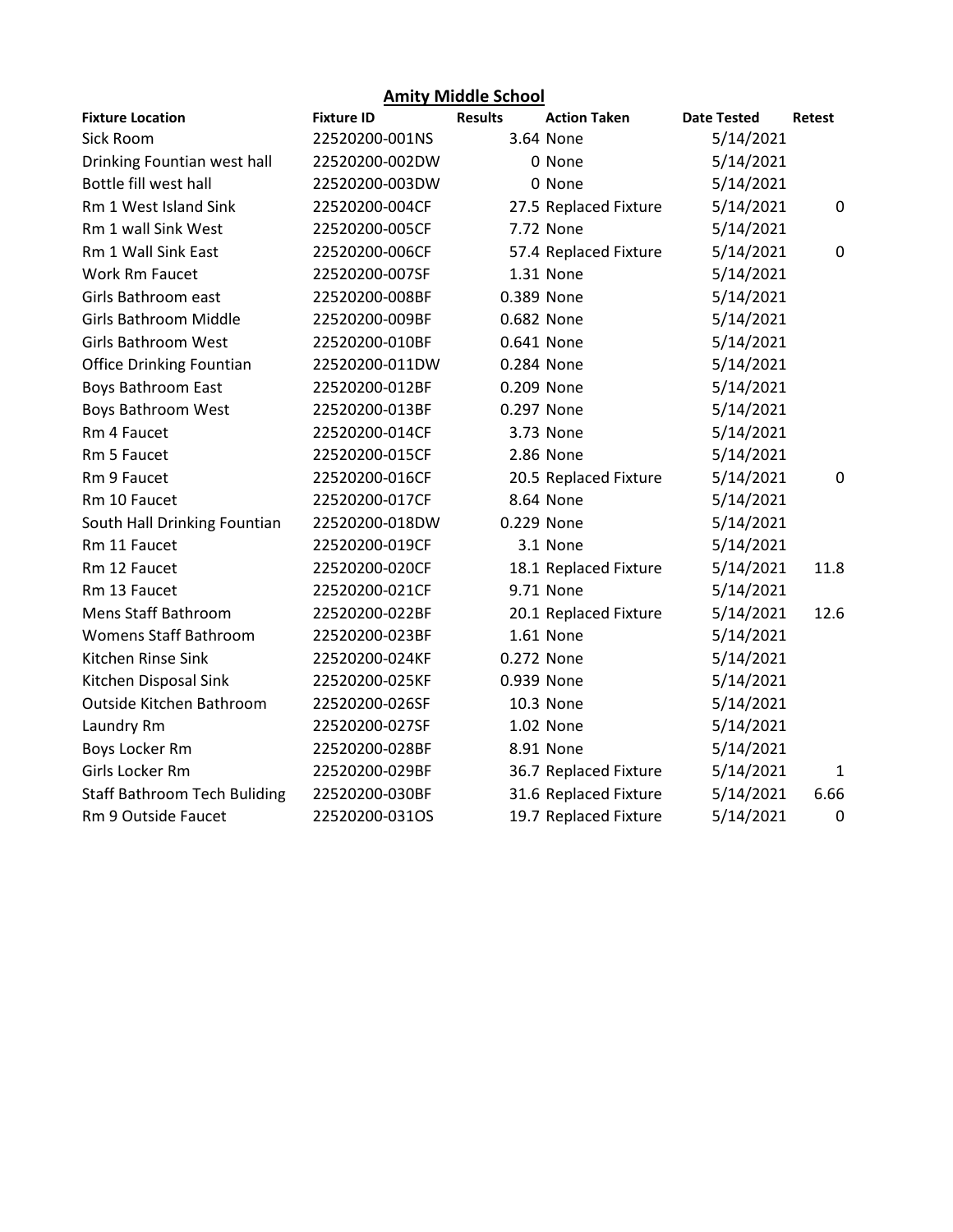| <b>Amity High School</b>                |                   |                |                                 |          |         |  |
|-----------------------------------------|-------------------|----------------|---------------------------------|----------|---------|--|
| <b>Fixture Location</b>                 | <b>Fixture ID</b> | <b>Results</b> | <b>Action Taken Date Tested</b> |          | Restest |  |
| AG shop faucet                          | 22520300-001CF    |                | 2.13 None                       | 5/7/2021 |         |  |
| <b>Wood Shop Faucet</b>                 | 22520300-002CF    |                | 1.67 None                       | 5/7/2021 |         |  |
| Kithen Ice machine                      | 22520300-003IM    |                | 1.83 None                       | 5/7/2021 |         |  |
| Kitchen faucet south                    | 22520300-004KF    |                | 1.81 None                       | 5/7/2021 |         |  |
| Ktchen faucet West wall                 | 22520300-005KF    |                | 1.51 None                       | 5/7/2021 |         |  |
| Kithcen faucet bathroom                 | 22520300-006BF    |                | 4.16 None                       | 5/7/2021 |         |  |
| Kithcen faucet wash sink                | 22520300-007SF    |                | 1.53 None                       | 5/7/2021 |         |  |
| upstairs mens east faucet               | 22520300-008BF    |                | 0.72 None                       | 5/7/2021 |         |  |
| Upstairs mens west faucet               | 22520300-009BF    |                | 1.29 None                       | 5/7/2021 |         |  |
| Upstairs womens east faucet             | 22520300-010BF    | 0.606 None     |                                 | 5/7/2021 |         |  |
| <b>Upstais Womens West Faucet</b>       | 22520300-011BF    | 0.964 None     |                                 | 5/7/2021 |         |  |
| 215 East Faucet                         | 22520300-012KF    |                | 1.23 None                       | 5/7/2021 |         |  |
| 215 SE Faucet                           | 22520300-013KF    |                | 1.13 None                       | 5/7/2021 |         |  |
| 215 SW Faucet                           | 22520300-014KF    |                | 1.19 None                       | 5/7/2021 |         |  |
| 215 West faucet                         | 22520300-015KF    |                | 1.29 None                       | 5/7/2021 |         |  |
| Womans Office bathroom south faucet     | 22520300-016BF    |                | 2.43 None                       | 5/7/2021 |         |  |
| Womans Office bathroom middle 1 Faucet  | 22520300-017BF    | 0.676 None     |                                 | 5/7/2021 |         |  |
| Womans Office bathroom middle 2 Faucet  | 22520300-018BF    |                | 0.735 None                      | 5/7/2021 |         |  |
| Womas Office bathroom North Faucet      | 22520300-019BF    |                | 0.86 None                       | 5/7/2021 |         |  |
| Mens Office Bathroom South Faucet       | 22520300-020BF    |                | 3.09 None                       | 5/7/2021 |         |  |
| Mens Office Bathroom middle 1 Faucet    | 22520300-021BF    | 0.844 None     |                                 | 5/7/2021 |         |  |
| Mens Office Bathroom Middle 2 faucet    | 22520300-022BF    |                | 0.759 None                      | 5/7/2021 |         |  |
| Mens Office Bathroom North Faucet       | 22520300-023BF    |                | 0.85 None                       | 5/7/2021 |         |  |
| Offie Staff sink front                  | 22520300-024SF    |                | 0.784 None                      | 5/7/2021 |         |  |
| <b>Office Staff Bathroom Faucet</b>     | 22520300-025BF    |                | 2.57 None                       | 5/7/2021 |         |  |
| <b>Office Staff Sink Back</b>           | 22520300-026SF    |                | 1.45 None                       | 5/7/2021 |         |  |
| Hall Staff Bathroom South               | 22520300-027BF    |                | 0.919 None                      | 5/7/2021 |         |  |
| <b>Hall Staff Bathroom North</b>        | 22520300-028BF    |                | 0.79 None                       | 5/7/2021 |         |  |
| Coaches Room Boys Lockeroom Faucet      | 22520300-029BF    |                | 4.4 None                        | 5/7/2021 |         |  |
| <b>Boys Lockerroom Faucet</b>           | 22520300-030BF    | 0.776 None     |                                 | 5/7/2021 |         |  |
| Coaches Room Womans Locker room Faucet  | 22520300-031BF    |                | 22.9 Replaced Fixt              | 5/7/2021 | 9.18    |  |
| Girls Lockerroom Faucet                 | 22520300-032BF    |                | 0.801 None                      | 5/7/2021 |         |  |
| Laundry Room Ice Machine                | 22520300-033IM    |                | 0.384 None                      | 5/7/2021 |         |  |
| Boys Bathroom gym hall East Faucet      | 22520300-034BF    |                | 1.69 None                       | 5/7/2021 |         |  |
| Boys Bathroom Gym Hall west Faucet      | 22520300-035BF    |                | 0.654 None                      | 5/7/2021 |         |  |
| Girls Bathroom Gym Hall East Faucet     | 22520300-036BF    |                | 1.22 None                       | 5/7/2021 |         |  |
| Girls Bathroom Gym Hall West Faucet     | 22520300-037BF    |                | 0.402 None                      | 5/7/2021 |         |  |
| <b>Upstairs north Drinking Fountian</b> | 22520300-038DW    |                | 1.29 None                       | 5/7/2021 |         |  |
| <b>Upstairs South Drinking Fountian</b> | 22520300-039DW    |                | 0.679 None                      | 5/7/2021 |         |  |
| <b>Office Drinking Fountian East</b>    | 22520300-040DW    |                | 0.892 None                      | 5/7/2021 |         |  |
| Office Drinking Fountian West           | 22520300-041DW    |                | 0.974 None                      | 5/7/2021 |         |  |
| Gym Drinking Fountian South             | 22520300-042DW    |                | 0.216 None                      | 5/7/2021 |         |  |
| Gym Drinking Fountian North             | 22520300-043DW    |                | 0 None                          | 5/7/2021 |         |  |
| Gym Bottle Fill South                   | 22520300-044BF    |                | 0.218 None                      | 5/7/2021 |         |  |
| Gym Bottle Fill North                   | 22520300-045BF    |                | 0.217 None                      | 5/7/2021 |         |  |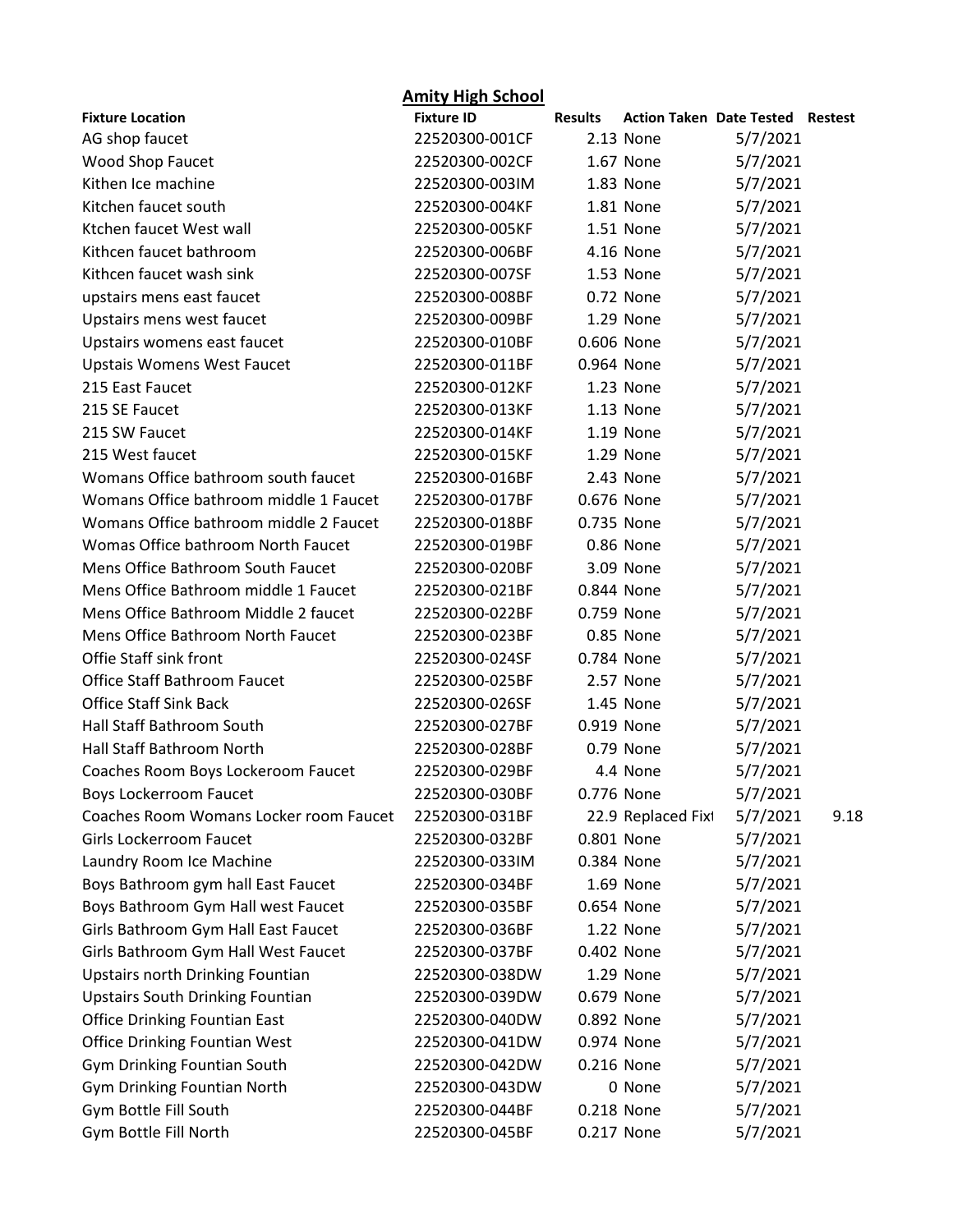| 108 NW Faucet 1                                         | 22520300-046CF | 7.57 None          | 5/7/2021 |   |
|---------------------------------------------------------|----------------|--------------------|----------|---|
| 108 NW Faucet 2                                         | 22520300-047CF | 6.88 None          | 5/7/2021 |   |
| 108 NE Faucet 1                                         | 22520300-048CF | 11.1 None          | 5/7/2021 |   |
| 108 NE Faucet 2                                         | 22520300-49CF  | 10.4 None          | 5/7/2021 |   |
| 108 E 1 Faucet (1-4 North to South)                     | 22520300-050CF | 1.76 None          | 5/7/2021 |   |
| 108 E 2 Faucet                                          | 22520300-051CF | 2.82 None          | 5/7/2021 |   |
| 108 E 3 Faucet                                          | 22520300-052CF | 6.78 None          | 5/7/2021 |   |
| 108 E 4 Faucet                                          | 22520300-053CF | 1.39 None          | 5/7/2021 |   |
| 108 E 5 Faucet                                          | 22520300-054CF | 16.3 Replaced Fixt | 5/7/2021 | С |
| 108 E 6 Faucet                                          | 22520300-055CF | 5.74 None          | 5/7/2021 |   |
| 108 E 7 Faucet                                          | 22520300-056CF | 3.77 None          | 5/7/2021 |   |
| 108 E 8 Faucet                                          | 22520300-057CF | 2.08 None          | 5/7/2021 |   |
| <b>CTE Buliding Bathroom</b>                            | 22520303-058BF | 0.745 None         | 5/7/2021 |   |
| 108 Teacher Faucet                                      | 22520300-059CF | 3.32 None          | 5/7/2021 |   |
| 107 Back Room Faucet                                    | 22520300-060SF | 0 None             | 5/7/2021 |   |
| <b>Office Staff Bottle Fill</b>                         | 22520300-061BF | 0.699 None         | 5/7/2021 |   |
| 108 Old Photo Lab Faucet                                | 22520300-062CF | 8.78 None          | 5/7/2021 |   |
| 108 Teacher Faucet                                      | 22520300-063CF | 0.699 None         | 5/7/2021 |   |
| 107 Noth Faucet                                         | 22520300-064CF | 1.6 None           | 5/7/2021 |   |
| 107 W 1 Faucet                                          | 22520300-065CF | 3.26 None          | 5/7/2021 |   |
| 107 W 2 faucet                                          | 22520300-066CF | 1.99 None          | 5/7/2021 |   |
| 107 W3 Faucet                                           | 22520300-067CF | 4.96 None          | 5/7/2021 |   |
| Student Center Womens Bathroom N Faucet                 | 22520300-068BF | 0.57 None          | 5/7/2021 |   |
| <b>Student Center Womens Bathroom S Faucet</b>          | 22520300-069BF | 0.486 None         | 5/7/2021 |   |
| Studetn Center Mens Bathroom N Faucet                   | 22520300-070BF | 1.34 None          | 5/7/2021 |   |
| <b>Student Center Mens Bathroom S Faucet</b>            | 22520300-071BF | 0.407 None         | 5/7/2021 |   |
| Library South Staff Faucet                              | 22520300-072SF | 1.5 None           | 5/7/2021 |   |
| Library North Staff Faucet                              | 22520300-073SF | 15.2 Replaced Fixt | 5/7/2021 | C |
| Blue Gym West Drinking Fountian                         | 22520301-074DW | 0.694 None         | 5/7/2021 |   |
| Blue Gym East Drinking Fountian                         | 22520301-075DW | 0.437 None         | 5/7/2021 |   |
| 100 Classroom Faucet                                    | 22520300-076CF | 0.972 None         | 5/7/2021 |   |
| 102 Bathroom Faucet                                     | 22520300-077BF | 0.72 None          | 5/7/2021 |   |
| 102 Staff Faucet                                        | 22520300-078SF | 2.99 None          | 5/7/2021 |   |
| Blue Gym Mens Bathroom N Faucet                         | 22520301-079BF | 1.11 None          | 5/7/2021 |   |
| Blue Gym Mens Bathroom Middle 1 Faucet                  | 22520301-080BF | 1.65 None          | 5/7/2021 |   |
| Blue Gym mens Bathroom Middle 2 Faucet                  | 22520301-081BF | 1.71 None          | 5/7/2021 |   |
| Blue Gym Mens Bathroom South Faucet                     | 22520301-082BF | 0.788 None         | 5/7/2021 |   |
| Blue Gym Womans Bathroom N Faucet                       | 22520301-083BF | 2.42 None          | 5/7/2021 |   |
| Blue Gym Womans Bathroom Middle 1 Faucet 22520301-084BF |                | 1.57 None          | 5/7/2021 |   |
| Blue Gym Womans Bathroom Middle 2 Faucet 22520301-085BF |                | 1.12 None          | 5/7/2021 |   |
| Blue Gym Womans Bathroom S Faucet                       | 22520301-086BF | 1.46 None          | 5/7/2021 |   |
| Outside Spigot AG Shop                                  | 22520300-087OS | 57.9 Replaced Fixt | 5/7/2021 |   |
| Outside Spigot Dumpster                                 | 22520300-088OS | 3.18 None          | 5/7/2021 |   |
| Outside Spigot SW Corner                                | 22520300-089OS | 10.3 None          | 5/7/2021 |   |
| Outside Spigot Outside Office                           | 22520300-090OS | 4.7 None           | 5/7/2021 |   |
| Outside Spigot 105                                      | 22520300-091OS | 0.319 None         | 5/7/2021 |   |
| Outside Spigot W Library                                | 22520300-092OS | 0.351 None         | 5/7/2021 |   |